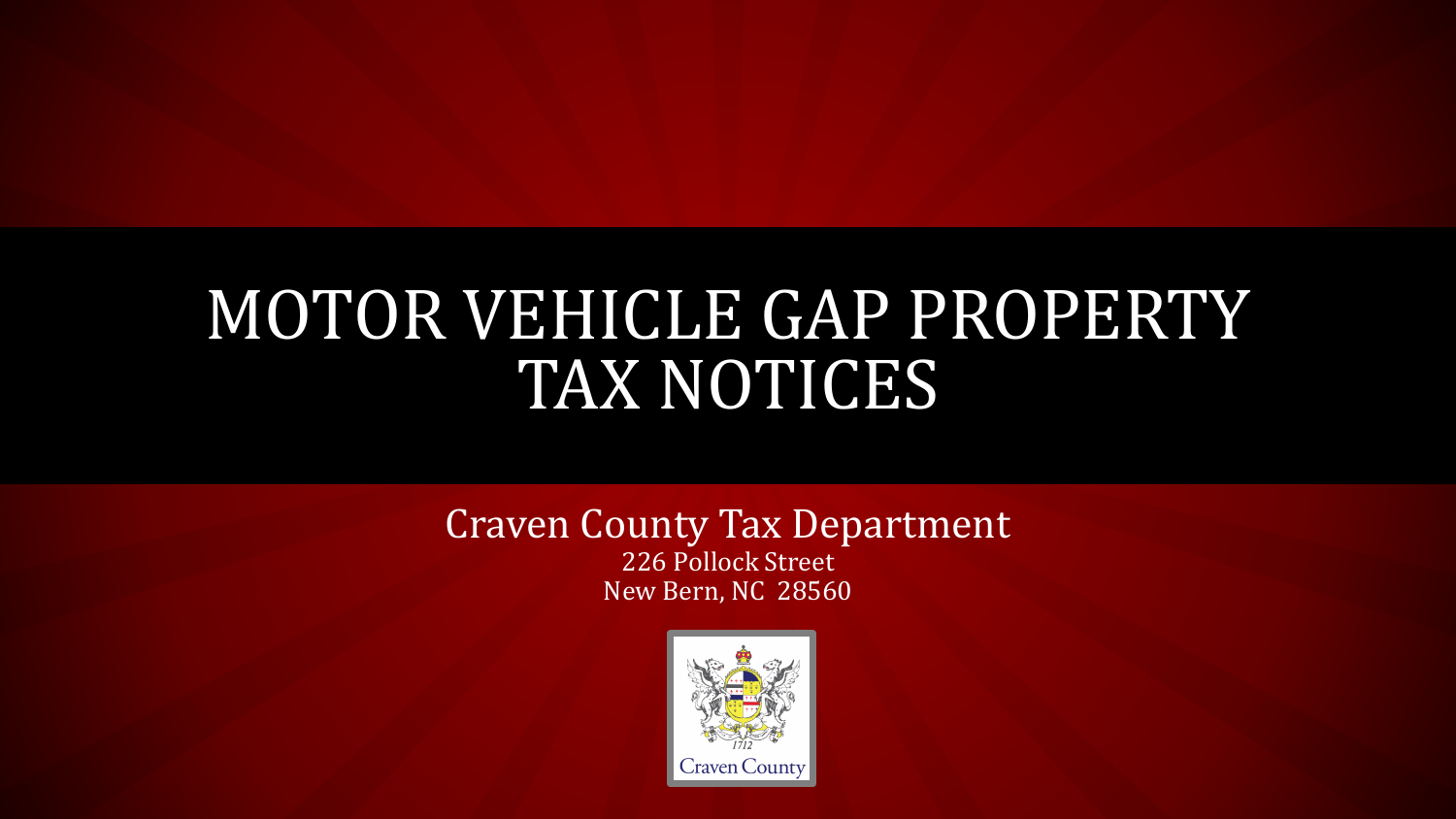# What is a motor vehicle GAP property tax notice? A GAP property tax



notice occurs when there are one or more months (a gap in time) between the expiration of a vehicle's registration and the renewal of that registration or the issuance of a new registration.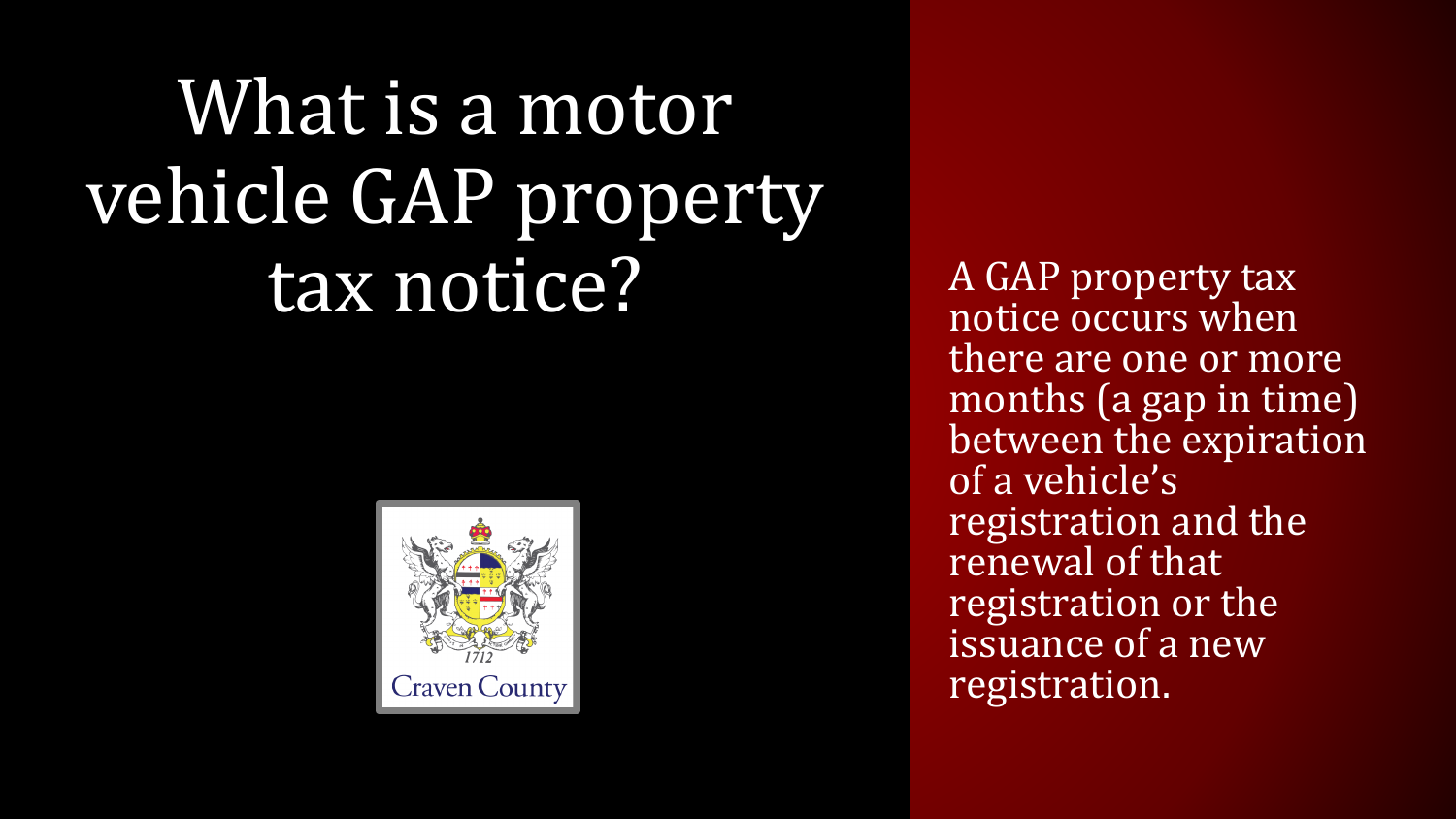# Why did I receive a GAP Property Tax  $\mathbf{Notice}$  There was a gap in time between<br>the expiration of your vehicle's



the expiration of your vehicle's registration and the renewal of that registration, or the issuance of a new registration. During the gap in time of the registration, the vehicle was unregistered. Per North Carolina General Statutes 105-330.3, the County is required to collect property taxes for unregistered vehicles.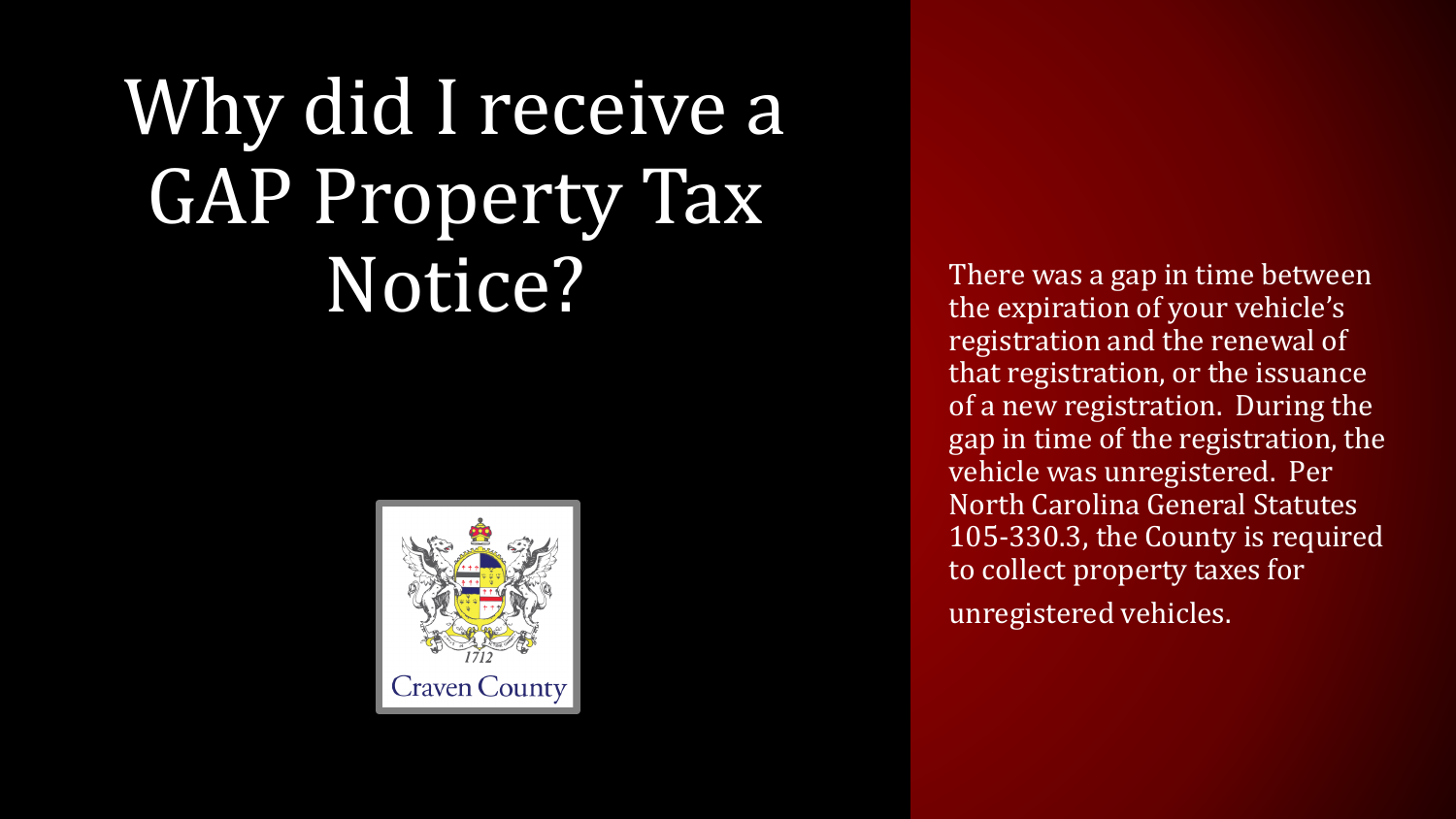# How many months can a GAP property tax notice cover? A GAP property tax



notice can cover a time period from one month and all months that the vehicle was unregistered, without limitation.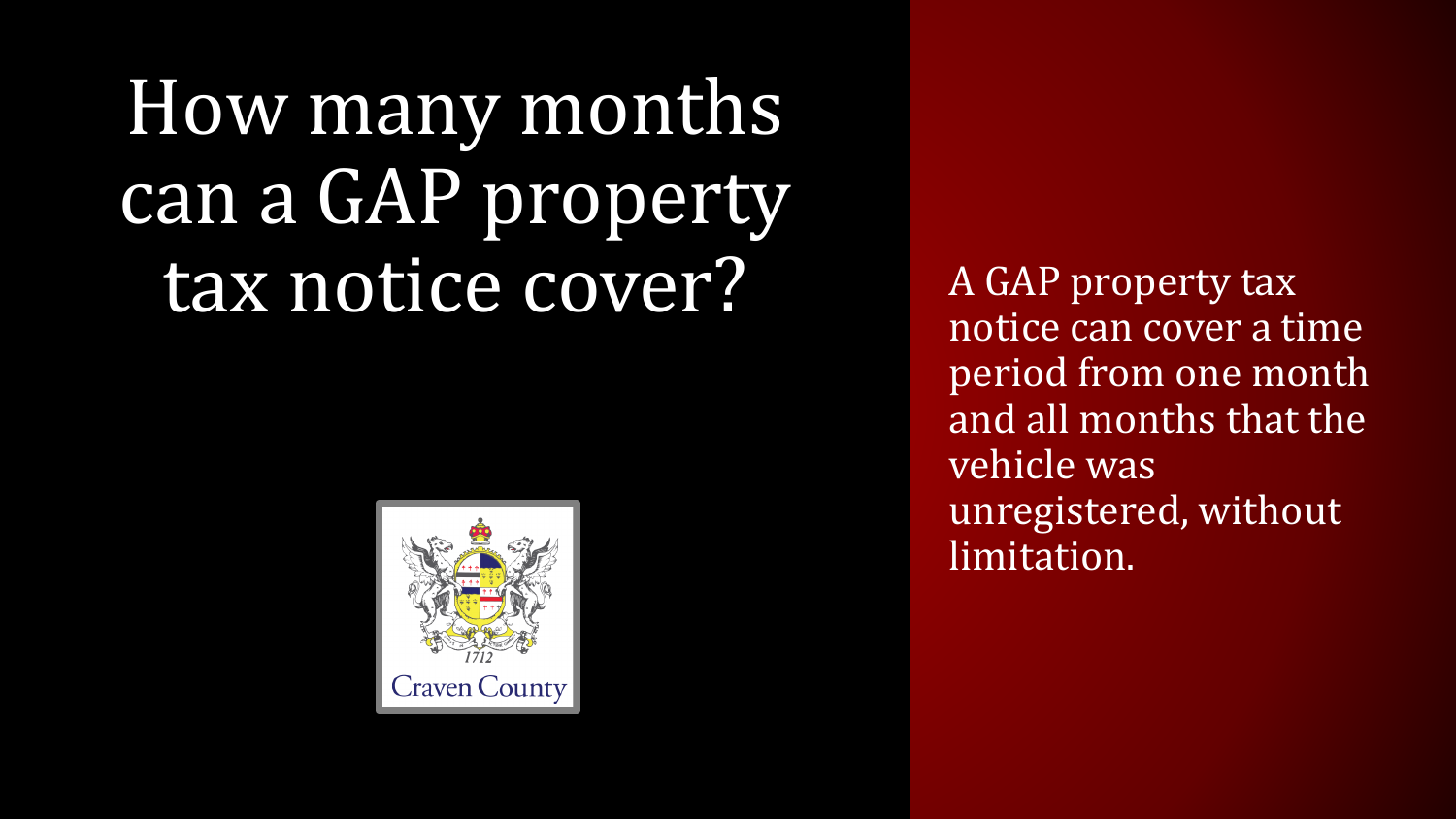## What if my motor vehicle was not drivable during the GAP time period?



Per North Carolina General Statutes 105- 330.3(a1)(2)(2) all motor vehicles are taxable as either registered or unregistered.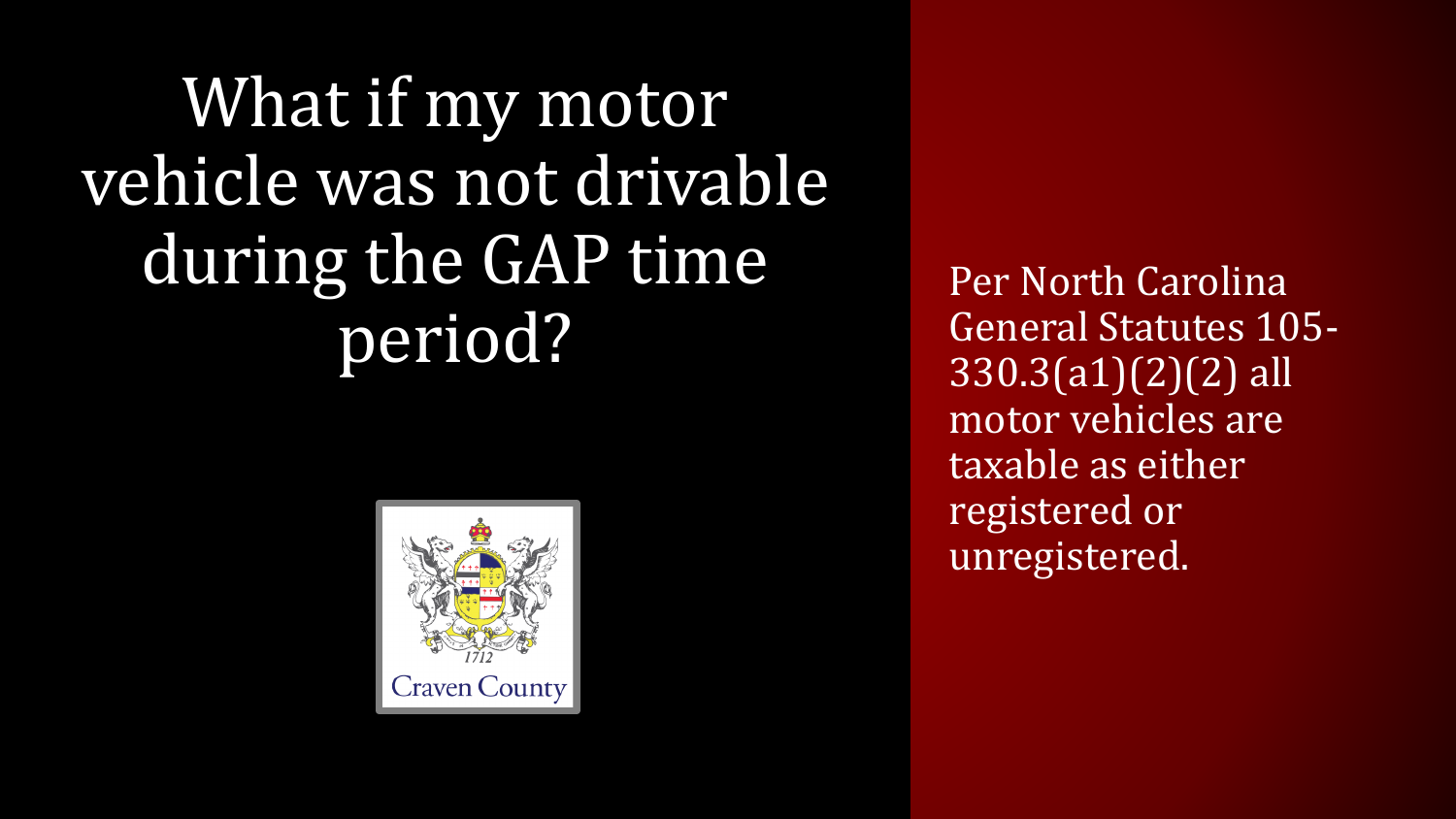#### What if I don't pay my GAP property tax notice? Taxes are delinquent if



unpaid by January 05th that follows the September 01st due date. Delinquent taxes are subject to bank attachments, wage garnishments, levy on personal property and debt setoff.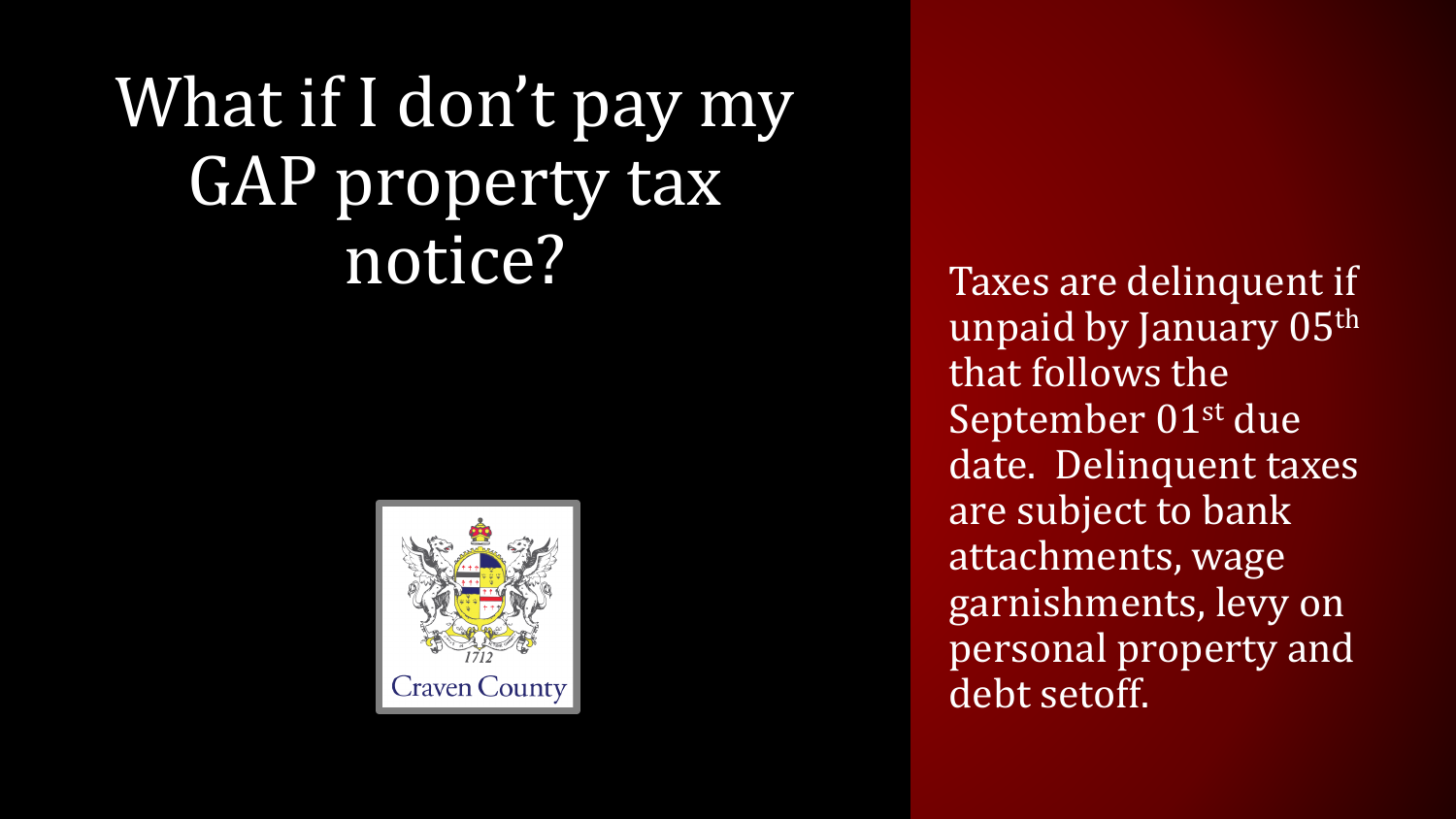## When are the taxes due and when does interest begin? Taxes are due by the



September 01st that follows the GAP property tax notice date, and due by January 05<sup>th</sup> without interest. Interest begins January  $06<sup>th</sup>$  at 2% for the month of January and accrues ¾ of 1% for each following month.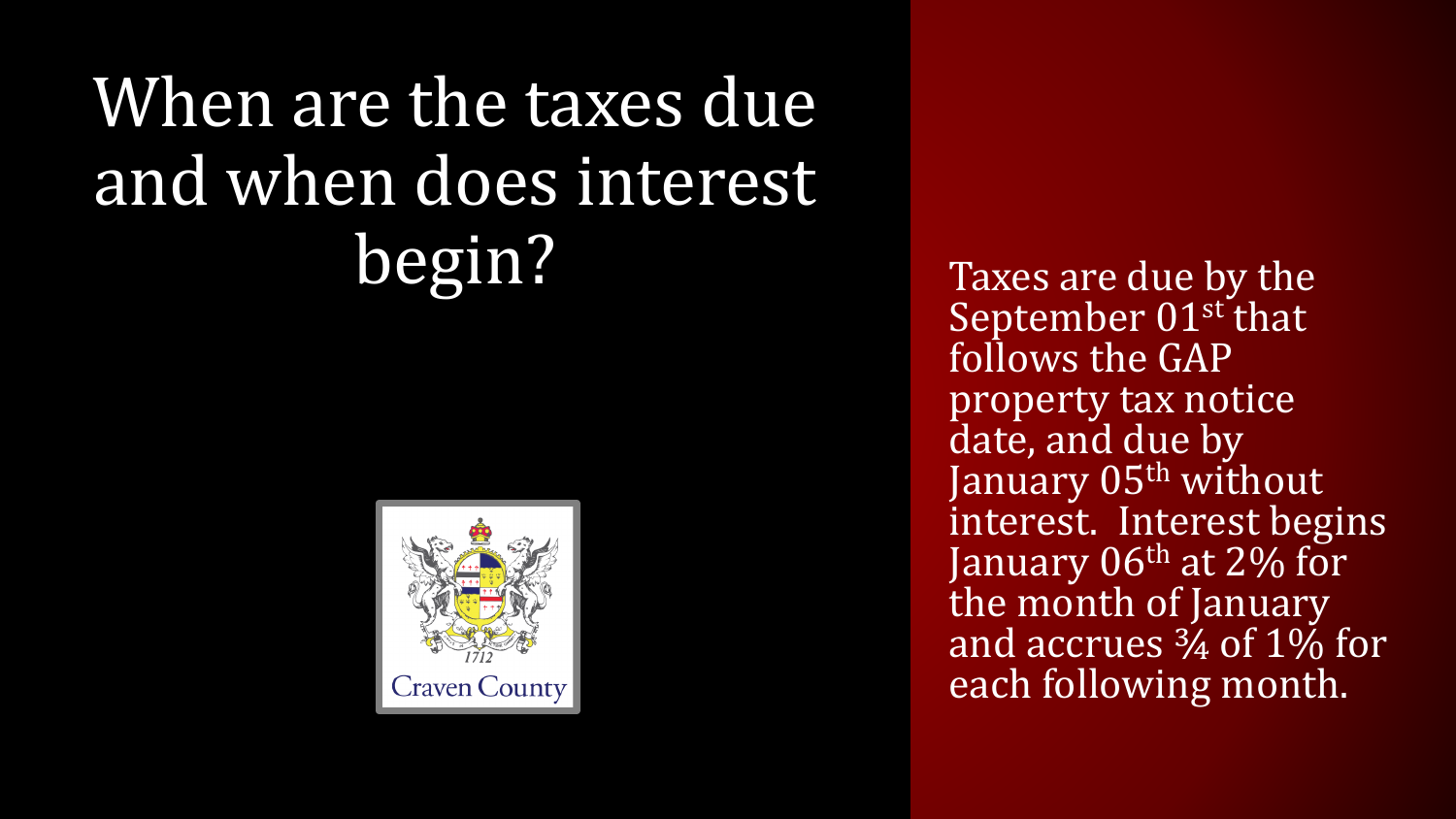#### How can I appeal?



Appeals of value, situs, (location where taxed), and taxability must be filed with the Craven County Tax Department within (30) days of the September 01<sup>st</sup> that follows the GAP property tax notice date.